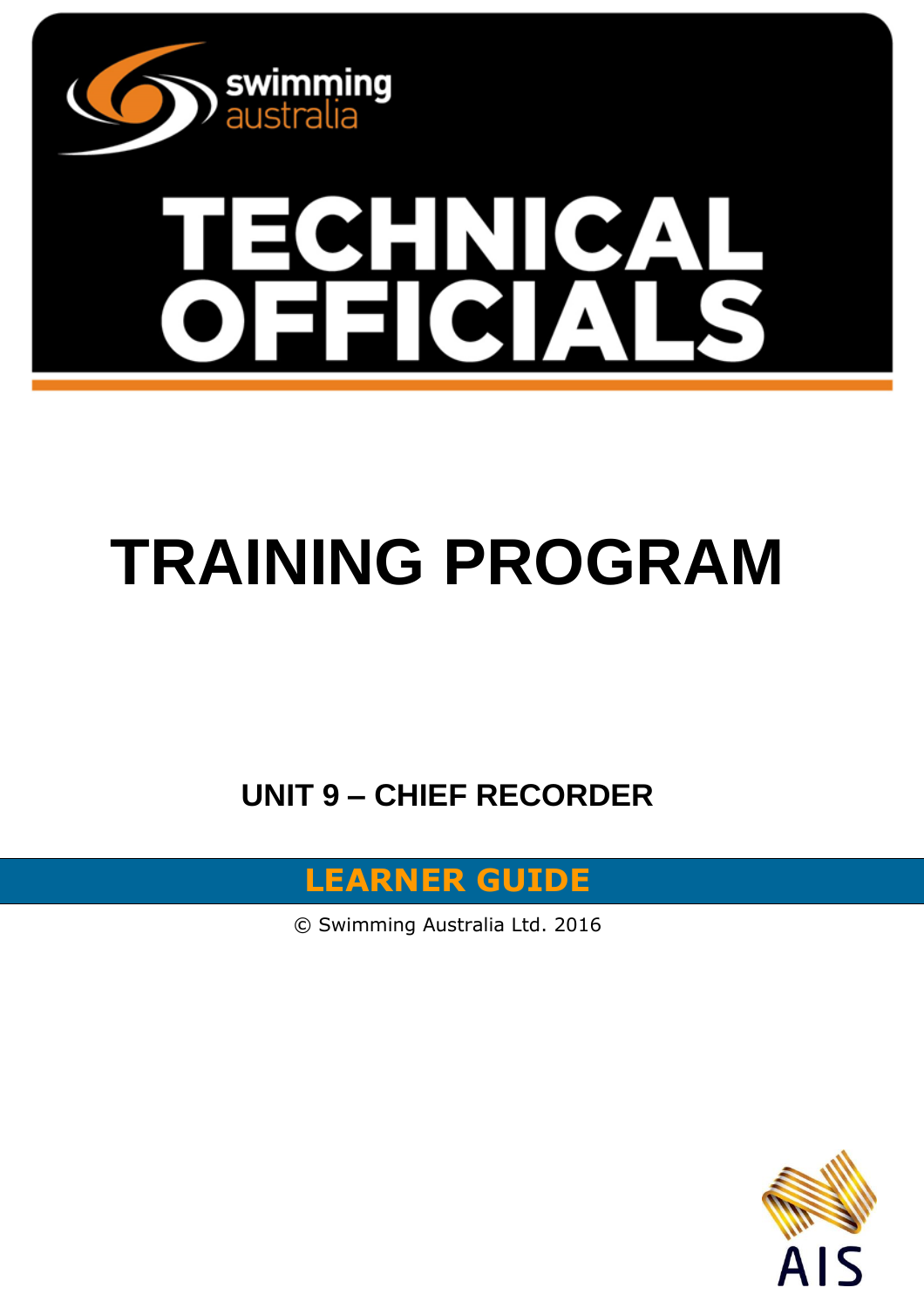



## **Contents**

- P3: About this Learner Guide
- P7: Unit 9: Recorder / Chief Recorder
- P17: Assessment Task
- P18: Assessment Tool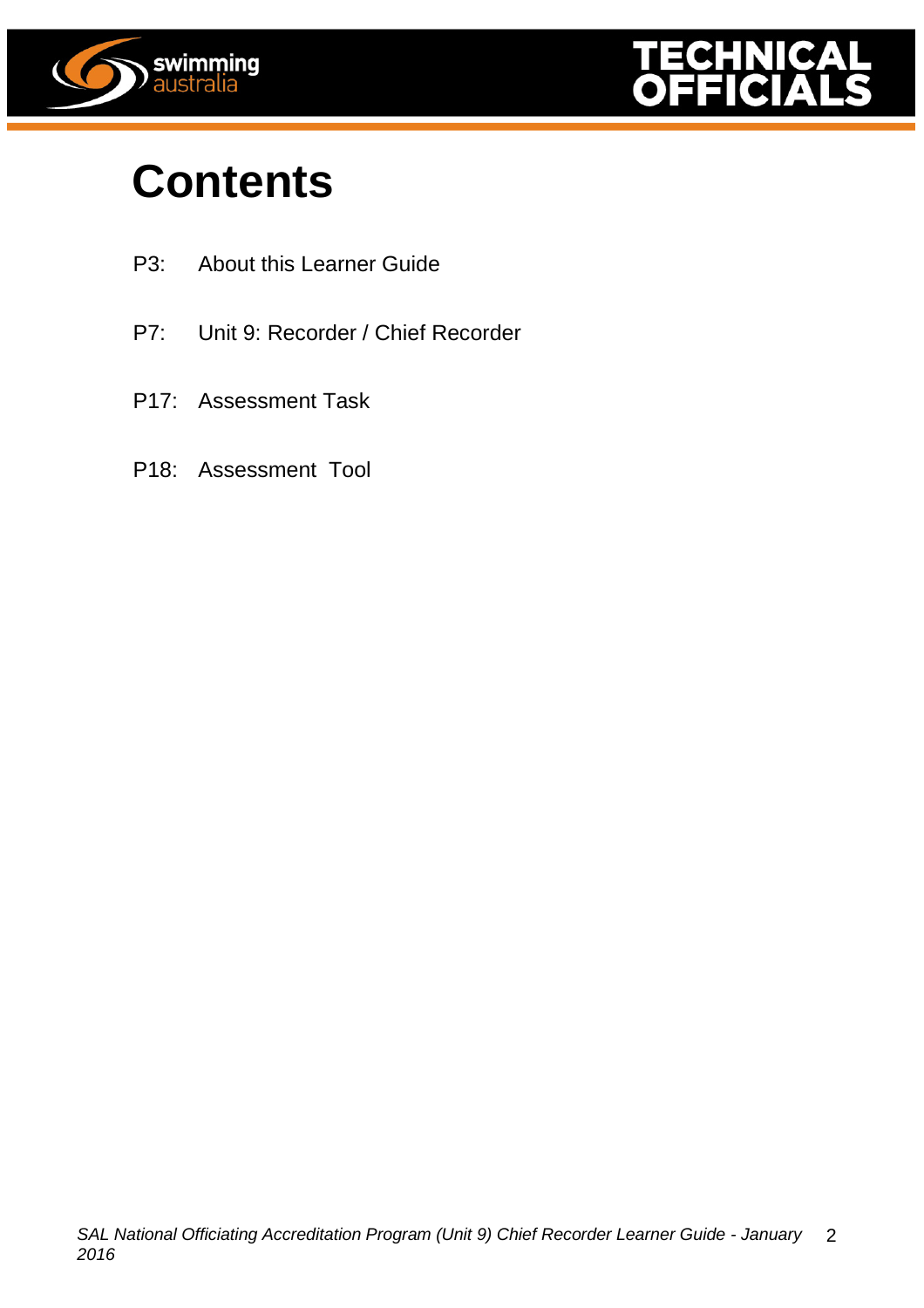

### **About this Learner Guide**

This Learner Guide has been developed by Swimming Australia Ltd (SAL) to support candidates undertaking**, Unit 9** – **Chief Recorder** within the SAL **Technical Officiating Accreditation Program**. Swimming Australia Limited has designed the Technical Officials Training Program on a competency based training platform.

### **Officiating Pool Pathway**



### **What is a Competency?**

A competency can be defined as the application of skills and knowledge to an agreed standard.

Competency relates to what a person can do.

Competency standards specify the level of knowledge and skills required, and the application of that knowledge and skills for effective performance.

Australian Sports Commission Assessor Training Manual 2006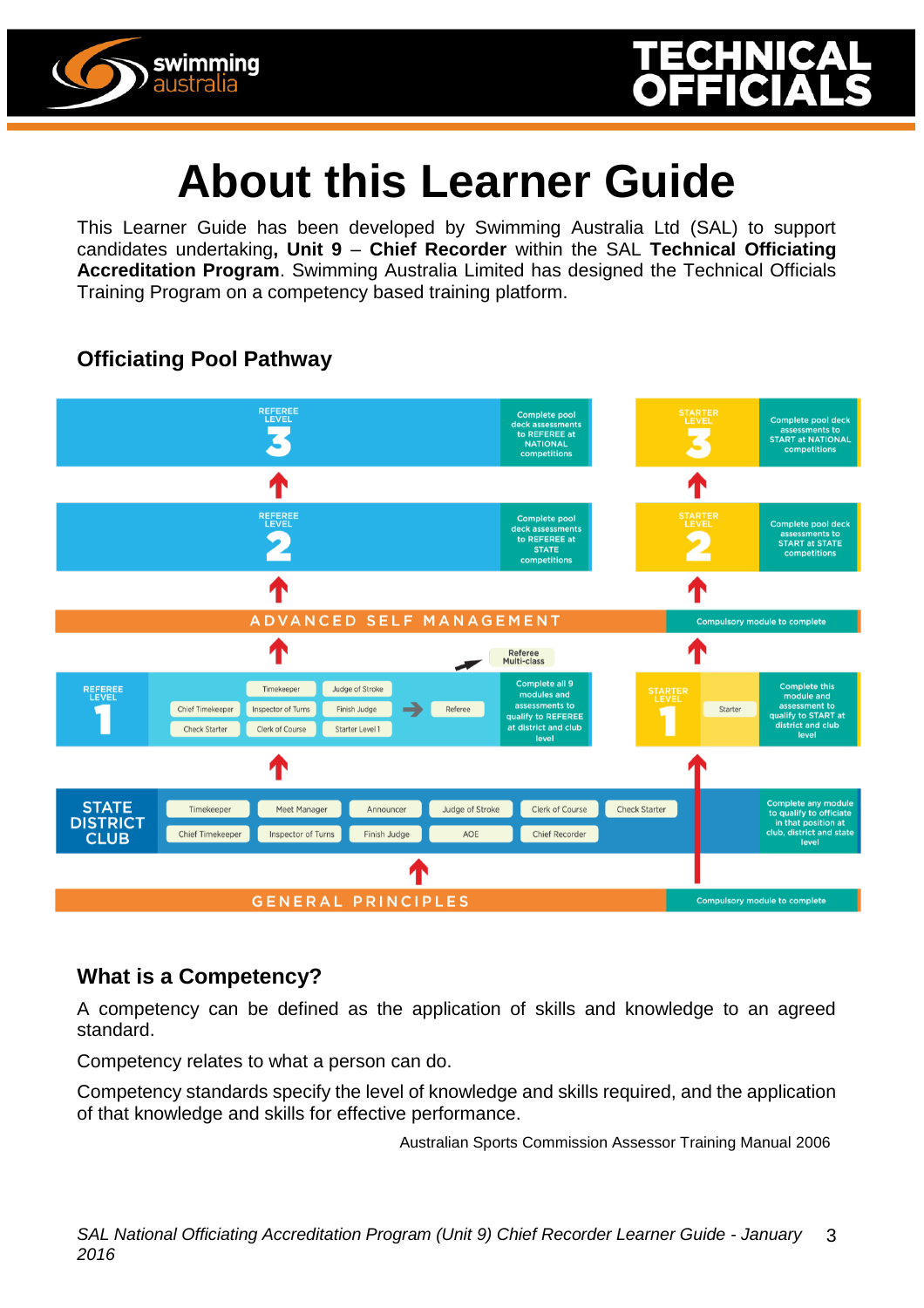



### **What is Competency Based Assessment?**

Assessment is the process of collecting evidence and making judgements about whether competency has been achieved. Assessment needs to be based on established criteria. These criteria are reflected in the questions and activities set out in this Learner Guide.

### **How do I use this Learner Guide?**

This Learner Guide provides you with the information and activities that will enable you to achieve competencies related to this unit of work.

You can develop competency in this unit through a combination of tasks including:

- Reading the material in this Learner Guide.
- Asking questions about anything you don't understand.
- Observing other officials during events.
- Reinforcing the skills you are learning in practical situations.
- Satisfactorily completing the activities in this Learner Guide.
- Completing the assessment activities outlined in this Learner Guide.

### **What resources do I require?**

You will require this Learner Guide as well as a copy of the current [SAL Swimming Rules](http://www.swimming.org.au/visageimages/1_SAL/Rules/SAL%20Swimming%20Rules%20%20JAN%202014%20updated%2005.02.15.pdf) and access to swimming events where you can be practically assessed as a Check Starter.

### **What if I already have the skills?**

You may have already attained the skills required to complete this learning module. If so, you can request your State/Territory Swimming Association for an initial assessment of your **current competence.** This assessment will determine the level of your skills and whether you need additional training.

If you would like to undertake assessment for formal recognition of your existing skills, you will be required to complete a detailed Recognition of Prior Learning (RPL) application form that will allow an assessor to review your skills against the specific requirements for this unit of work. Discuss this process with your State/Territory Swimming Association.

### **Legislative Requirements**

All Swimming Officials, whether paid or unpaid, must meet the legislative requirements in each state and territory when dealing with children and vulnerable people. Please check with your State/Territory Swimming Association to complete any documentation required to meet this legislation.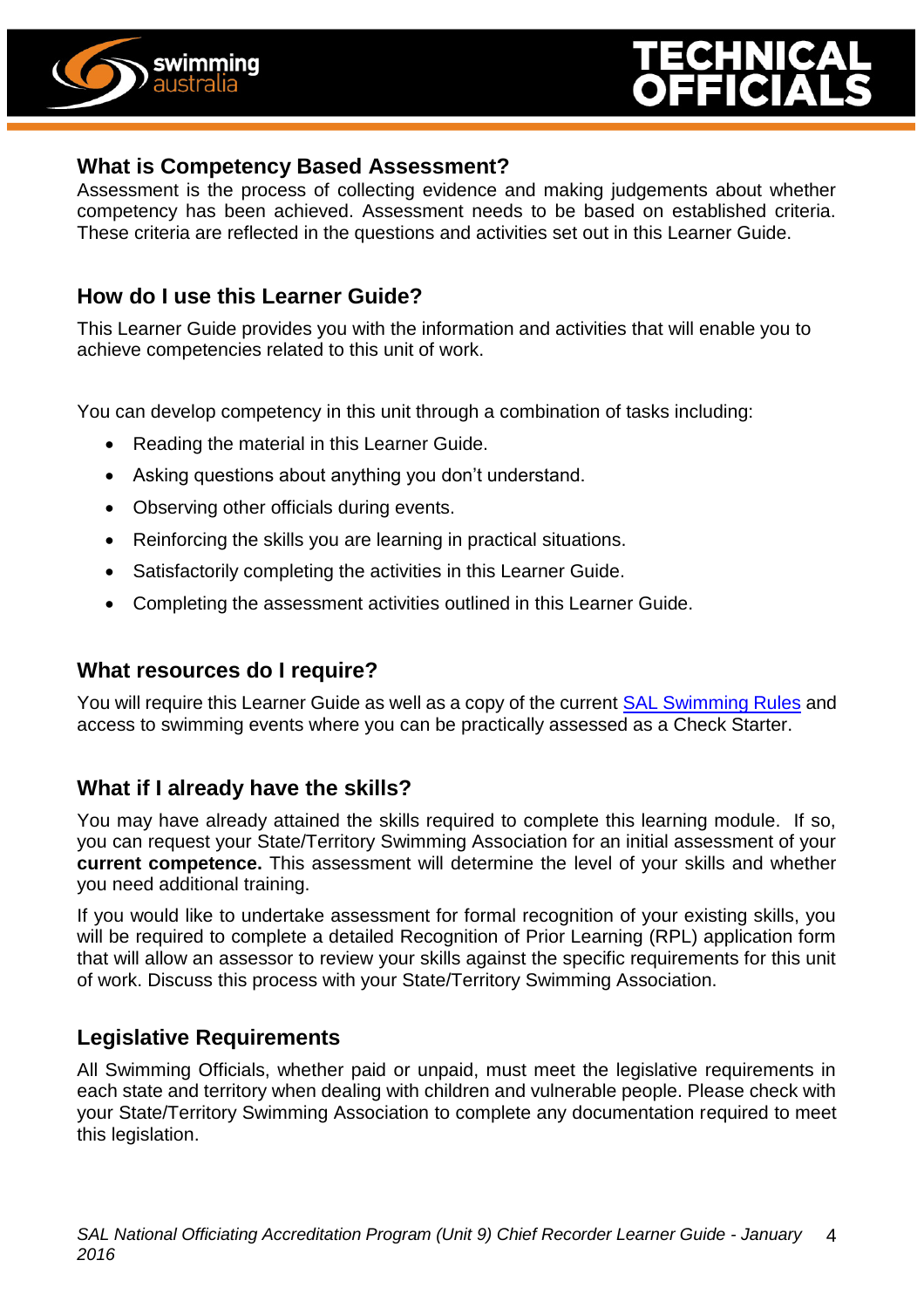



### **What about Assessment?**

To undertake assessment for this unit of work, you will need to complete the following assessment tasks:

- Completion of this Learner Guide
- Completion of practical tasks

You will be assessed at a swim meet to ensure the relevance of the assessment process.

**When you complete the assessment within this Learner Guide and are assessed as competent by your assessor, you will be eligible to receive accreditation from SAL. The assessment activities are found in the final section within the Learner Guide and can be identified by the icon below:**



### **ASSESSMENT**

The Learner Guide also includes a series of specifically designed learning activities, which will allow you to practice your new skills prior to assessment. These activities must be completed and will be represented by the logo below:



### **How Do I Start?**

You can undertake the activities in the Learner Guide at your own pace, or under the supervision of your trainer / mentor.

You are ready to start.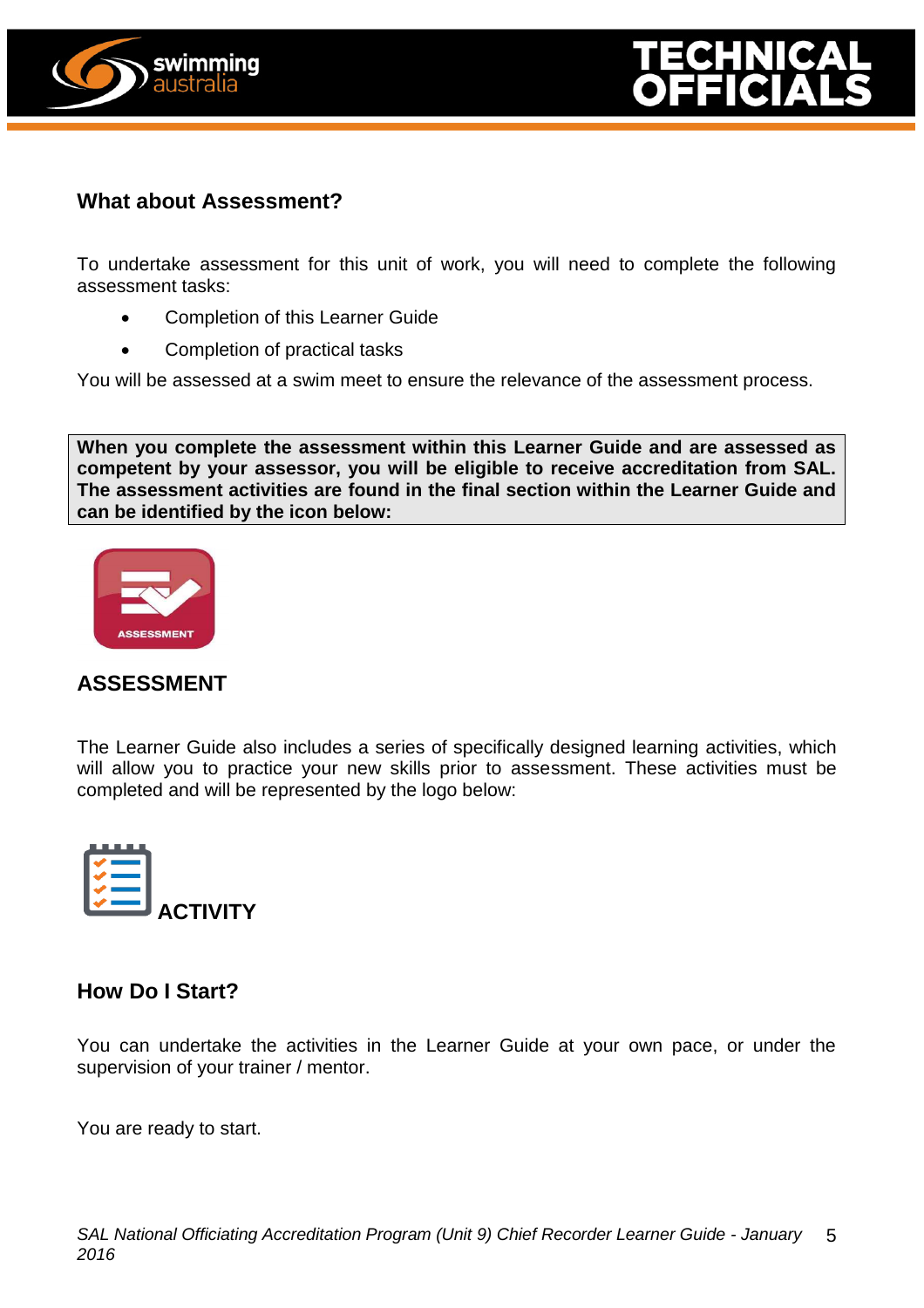



### **UNIT 9: Chief Recorder**

This unit outlines a range of skills that are required by Chief Recorders. The elements within this unit are:

- **Preparation**
- **Role of the Chief Recorder**

### **Preparation**

The Chief Recorder plays a very important role in ensuring results are accurate, as well as controlling withdrawals after heats, listing new records established and maintaining scores where appropriate.

### **Some of the steps that you will need to take in preparing for your role include:**

- 1. Arrive at venue at least 60 minutes prior to start of meet.
- 2. Report to the Referee / Meet Director to receive any instructions.
- 3. Have all equipment required to complete task, ensuring it is tested and working correctly
- 4. Meet with all other officials with whom you will be working and familiarise yourself with the Recording Room area.

### **Role of the Chief Recorder**

The Chief Recorder is responsible for the following:

- Recording of times (from AOE or timekeepers) to the result sheets
- Recording of withdrawals
- Amalgamation / reseeding of events as necessary
- Where appropriate and/or necessary;
	- o Checking results of computer printouts
	- o Checking relay exchange printouts and reporting early take-offs
	- o Checking placings and records
- Entering the results on the official forms / results sheets
- Listing new records established and preparing the necessary form(s) for signature by the Referee
- Maintaining point scores where appropriate
- Witnessing the Referee's signing the results when required.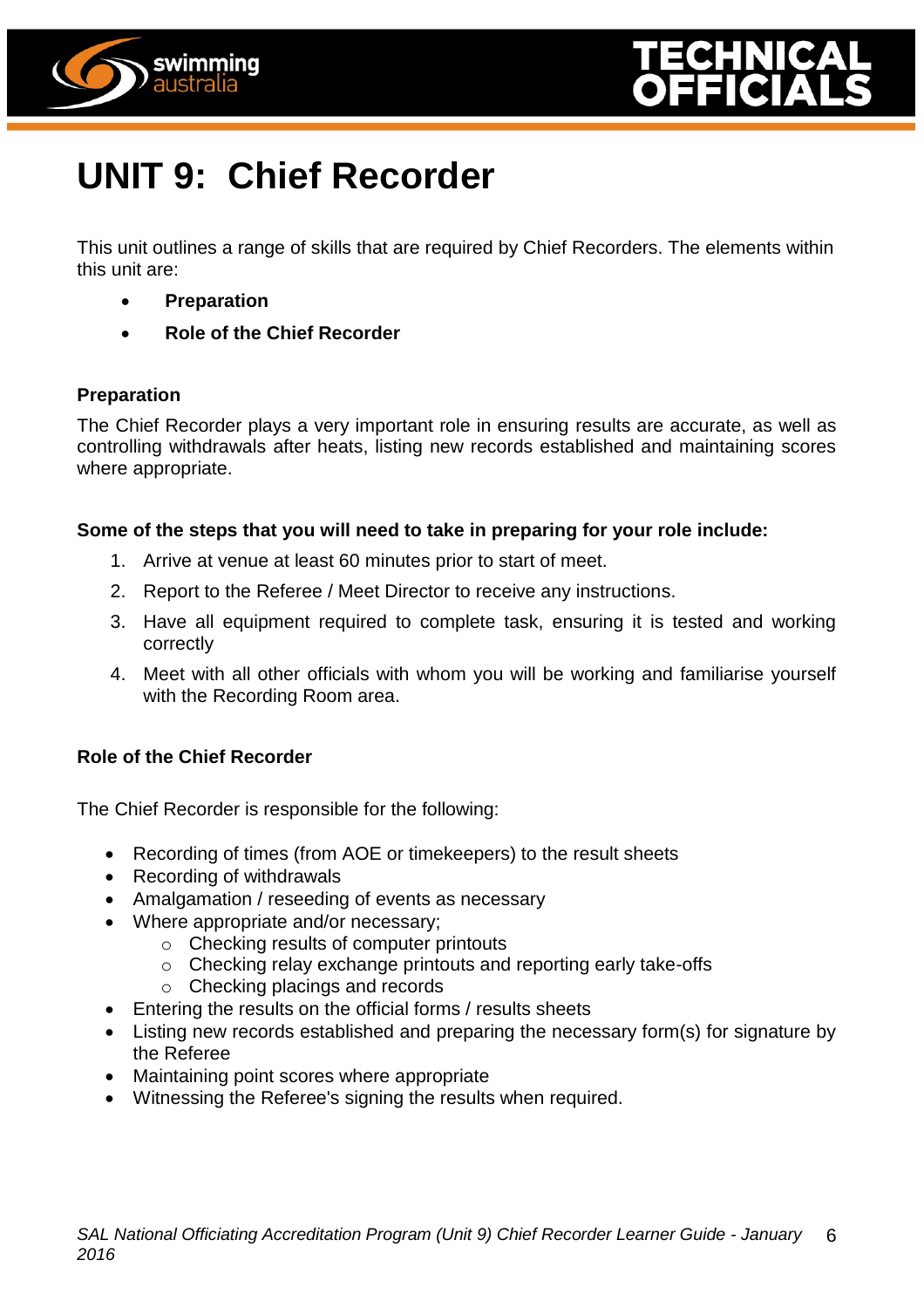



#### **Additional Information for Chief Recorders**

- Only the Referee can disqualify a swimmer or relay team. The Chief Recorder should ensure that the infraction report slip(s) presented are duly signed by the Referee. (Only the letters "DQ" are transcribed onto the results sheets when a swimmer is disqualified.)
- The Meet format should decide the method of seeding. Where heats and finals are to be contested, seeding shall be in accordance with FINA Rules. For timed final events, the fastest swimmers are placed in the last heat and the next fastest swimmers in the second last heat, etc.
- When assigning swimmers to lanes, the fastest swimmer is allocated the centre lane (lane 3 in a six lane pool, lane 4 in an 8 or 10 lane pool). The next fastest swimmer is placed to the left of that swimmer, then right, in accordance with times.
- When 50m events are contested in 50m pools, the races may be swum either from the regular starting end to the turning end or from the turning end to the starting end, depending upon such factors as existence of adequate Automatic Equipment, starter's position, depth of pool, etc. The swimmers are placed in the same lanes in which they would be seeded if they were both starting and finishing at the starting end.
- Where withdrawals result in a reduction in numbers of swimmers and it would be sensible and appropriate to reduce the number of heats, the Clerk of Course or Chief Recorder shall notify the Referee, who will instruct the Chief Recorder to reduce the number of heats by either amalgamating or fully reseeding the event.
- When an amalgamation of heats is carried out and only the slowest heat is eliminated, the other heats will retain their original number.
- When the whole event is being reseeded, ALL the heats are re-numbered and the event will commence with heat 1.
- For relay events, relays forms must be submitted to the Chief Recorder prior to the start of the session in which the event takes place. Relay forms record the names, in swimming order, of team members and reserves.
- After the Chief Recorder has checked the relay forms, a list of relay teams and corresponding swimmers in each team should be handed to the Clerk of Course. Copies should also be passed to the Announcer for use during the event.
- The Chief Recorder may receive queries regarding omission of entrants from the program. If, when the original entry documentation is checked, the omission is due to an oversight, in agreement with the Technical Manager or Meet Director, the swimmer(s) should be added to the event/s. The program is not reseeded.
- When a result is queried, the Referee will pass the query to the Chief Recorder to check the details. All the information pertaining to the query is then passed back to the Referee.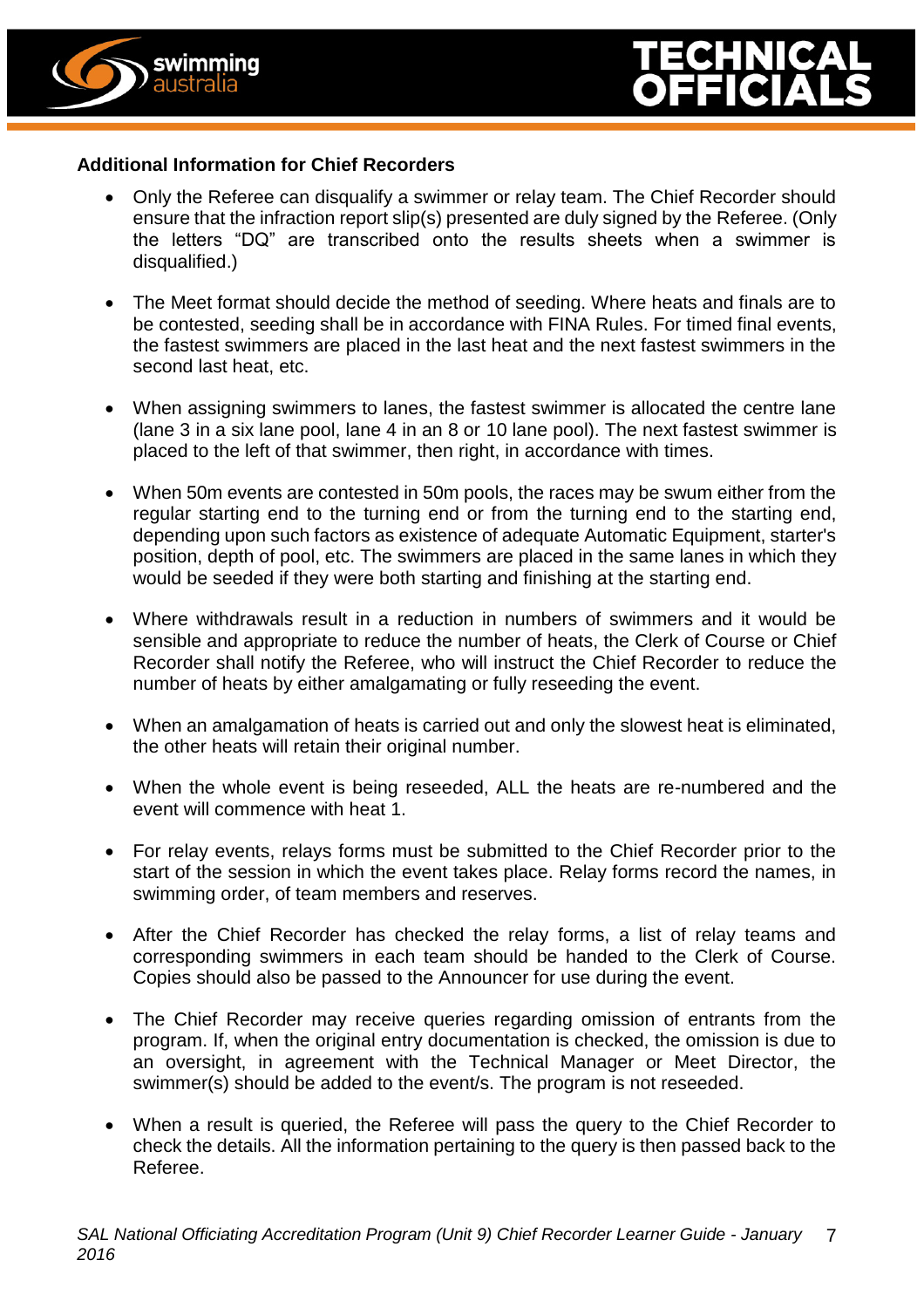



- When an error in the results compilation is found, the Referee will instruct the Chief Recorder to make the necessary correction and have the correction announced.
- Swimmers / relay teams with equal times to 1/100th of a second are awarded the same style of medal. When this happens the next place in order is not recorded for awards.
- The Referee is responsible for approving the final results of an event.

NOTE: The Chief Recorder must not assume that any action they may take would have been the decision taken by the Referee. Any matter requiring a decision outside the normal scope of the Chief Recorder's duties should be referred to the Referee during the running of the competition.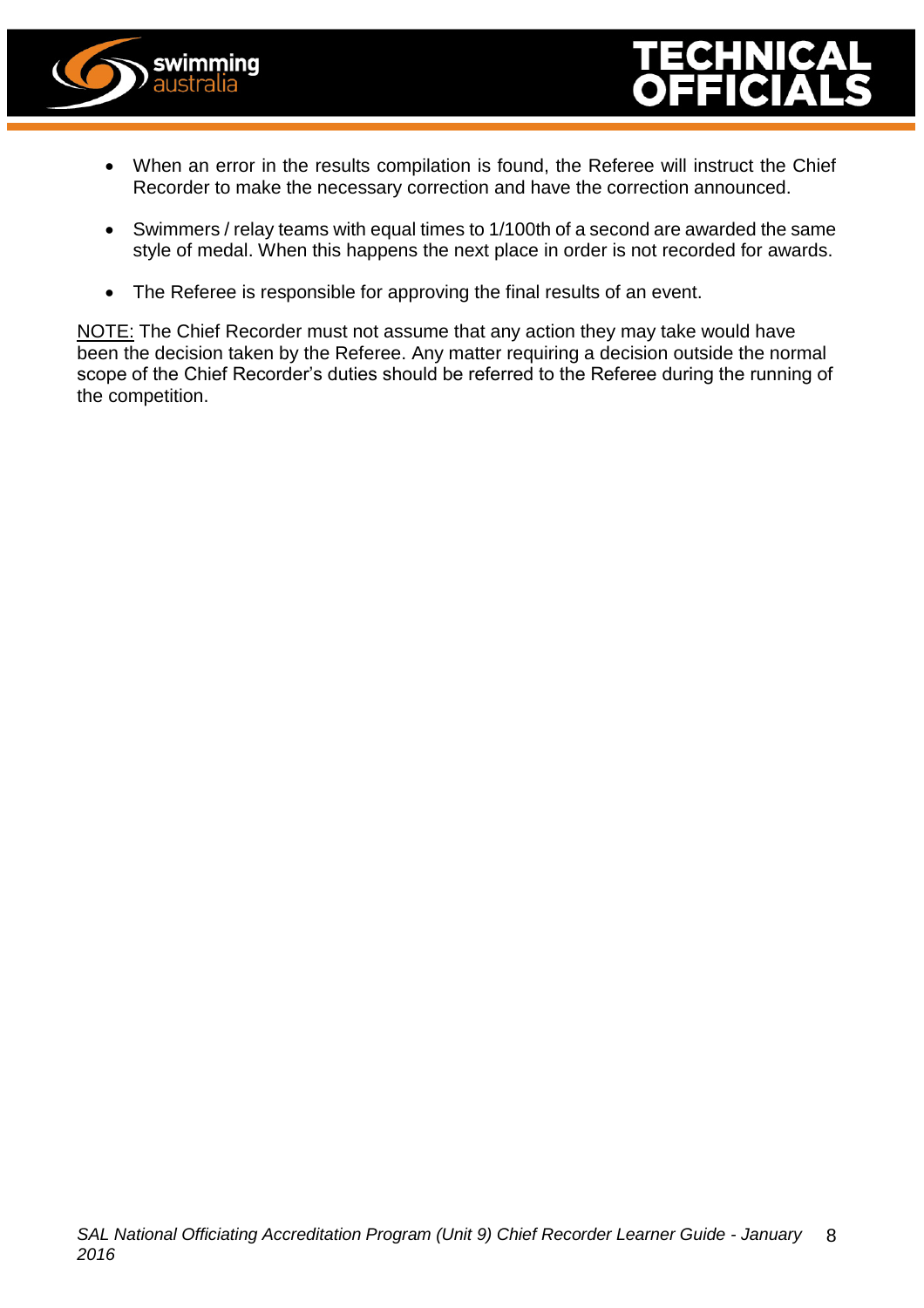





**What might be a case where the Chief Recorder is required to reseed an event? What are some possible consequences of reseeding?**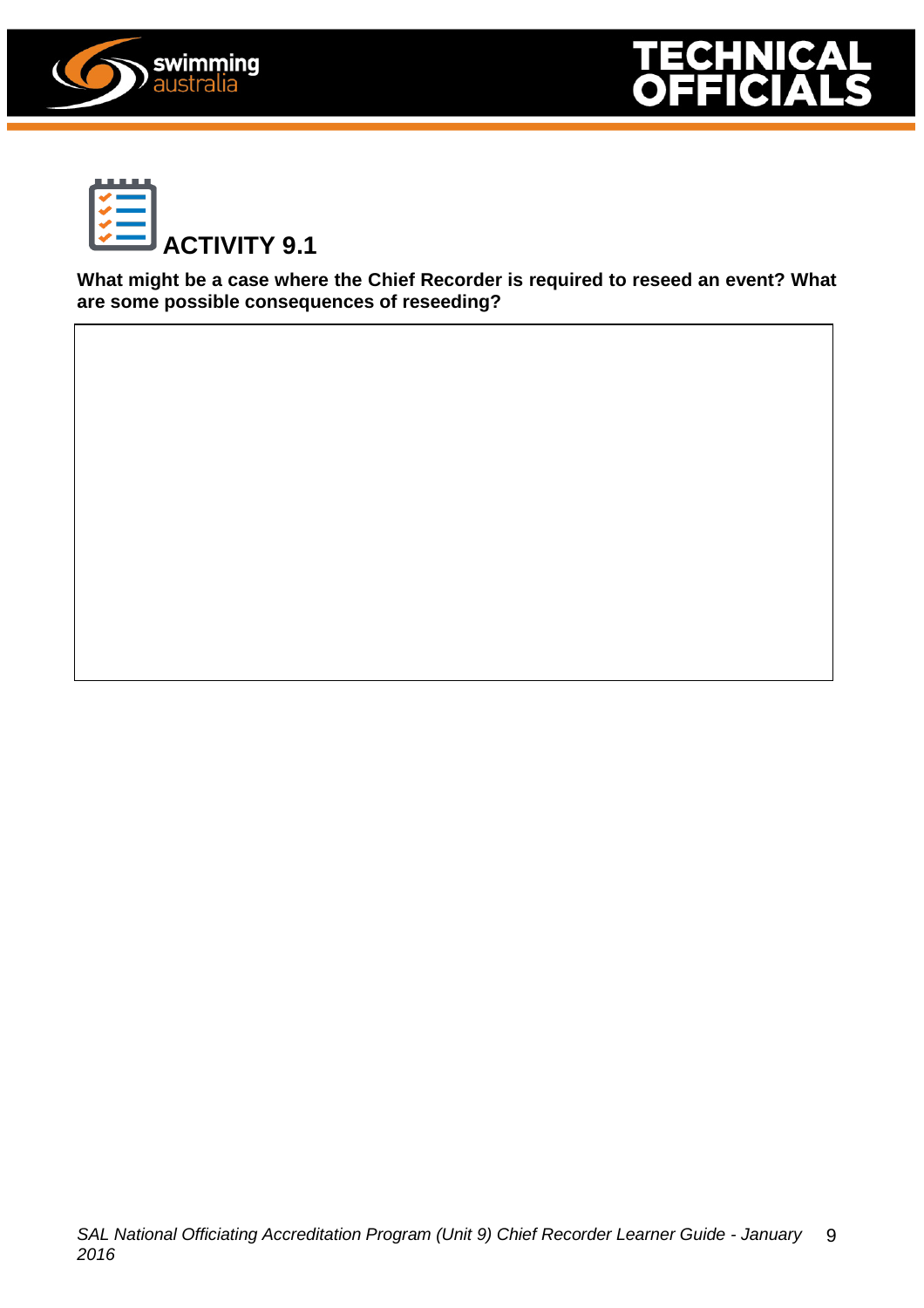





### **Assign the following list of swimmers to preliminary heats in a TIMED FINAL**

| 09.41.05    | 7. 10.02.99 W/D | 13.10.21.31     | 19.10.53.40     |
|-------------|-----------------|-----------------|-----------------|
| 2. 09.44.16 | 10.05.00<br>8.  | 14.10.27.50     | 20.11.05.62 W/D |
| 3. 09.50.40 | 9. 10.07.63     | 15.10.40.10 W/D | 21.11.21.31     |
| 4. 09.51.00 | 10.10.08.40     | 16.10.44.64     | 22.11.22.26     |
| 5. 09.54.00 | 11.10.13.00     | 17.10.45.77     | 23. 11.27.00    |
| 6. 10.00.00 | 12.10.20.00     | 18.10.48.00     |                 |

#### *W/D – Swimmers Withdrawn*

|               | Lane 1 | Lane 2 | $ $ Lane 3 | Lane 4 | Lane 5 | <b>Lane 6</b> |
|---------------|--------|--------|------------|--------|--------|---------------|
| <b>Heat 1</b> |        |        |            |        |        |               |
| <b>Heat 2</b> |        |        |            |        |        |               |
| Heat 3        |        |        |            |        |        |               |
| Heat 4        |        |        |            |        |        |               |
| Heat 5        |        |        |            |        |        |               |

*Insert swimmers' numbers into the table according to Heat and Lane allocations*.

#### **Seeding of Heats, Semi-Finals and Finals**

There are various FINA / SAL Rules associated with the seeding of races, all of which are important. Please read the rules below relating to the seeding of heats and then complete all Activities.

- SW 3.1 HEATS
- SW 3.1.1 The best competitive times of all entrants for the announced qualifying period prior to the entry deadline of the competition shall be submitted on entry forms or online, as requested, and listed in order of time by the Management Committee. Swimmers who do not submit times shall be considered the slowest and shall be placed at the end of the list. Placement of swimmers with identical times or of more than one swimmer without times shall be determined by draw.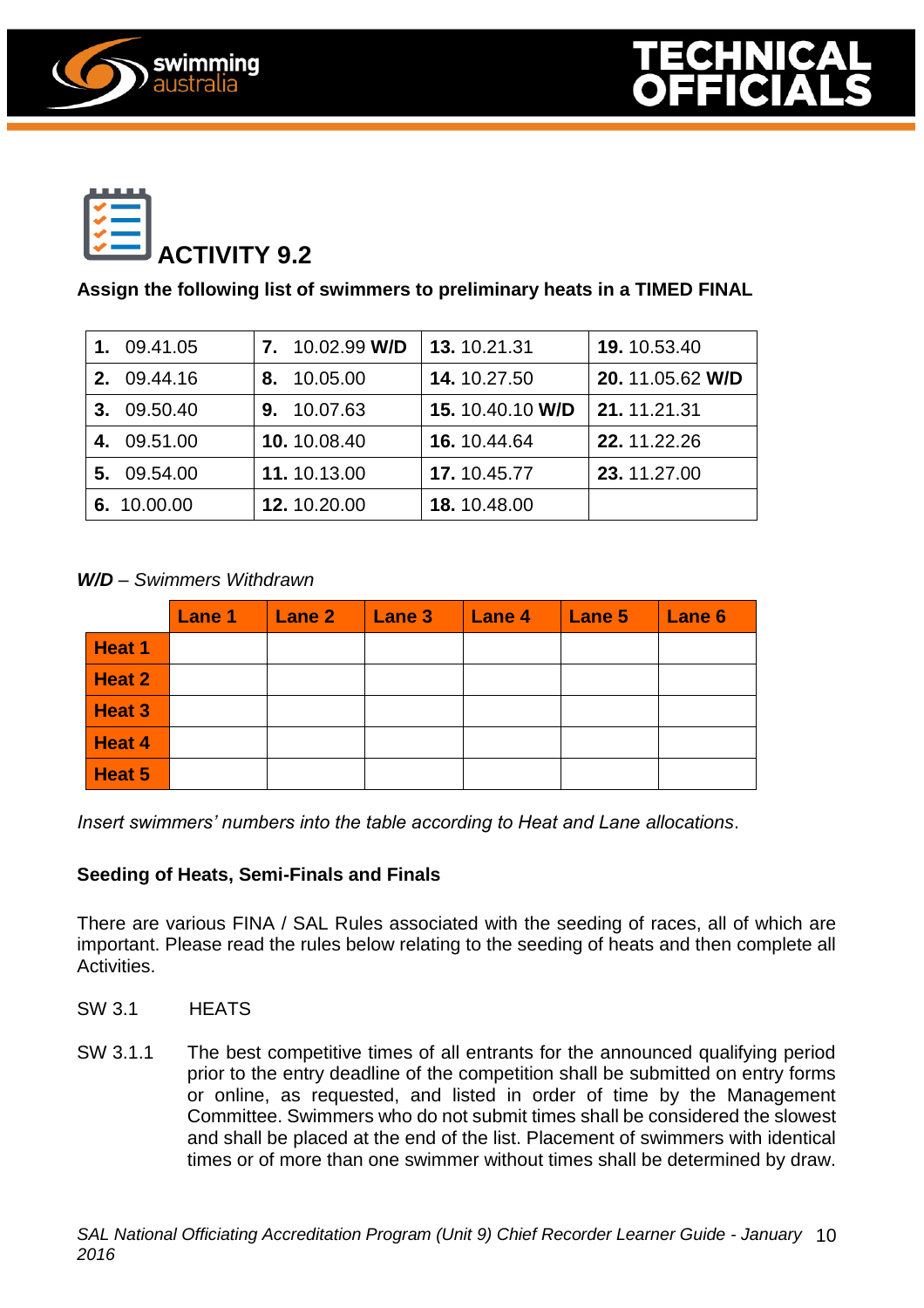

Swimmers shall be placed in lanes according to the procedures set forth in SW 3.1.2 below.

Swimmers shall be placed in trial heats according to submitted times in the following manner:

- SW 3.1.1.1 If one heat, it shall be seeded as a final and swum only during the final session.
- SW 3.1.1.2 If two heats, the fastest swimmer shall be seeded in the second heat, next fastest in the first heat, next fastest in the second heat, next in the first heat, etc.
- SW 3.1.1.3 If three heats, except 400m, 800m, and 1500m events, the fastest swimmer shall be placed in the third heat, next fastest in the second, next fastest in the first. The fourth fastest swimmer shall be placed in the third heat, the fifth in the second heat, and the sixth fastest in the first heat, the seventh fastest in the third heat, etc.
- SW 3.1.1.4 If four or more heats, except 400m, 800m, and 1500m events, the last three heats of the event shall be seeded in accordance with SW 3.1.1.3. above. The heat preceding the last three heats shall consist of the next fastest swimmers; the heat preceding the last four heats shall consist of the next fastest swimmers, etc. Lanes shall be assigned in descending order of submitted times within each heat, in accordance with the pattern outlined in SW 3.1.2. below.
- SW 3.1.1.5 For 400m, 800m, and 1500m events, the last two heats of the event shall be seeded in accordance with SW 3.1.1.2.
- SW 3.1.1.6 Exception: When there are two or more heats in an event, there shall be a minimum of three swimmers seeded into any one preliminary heat, but subsequent scratches may reduce the number of swimmers in such heat to less than three.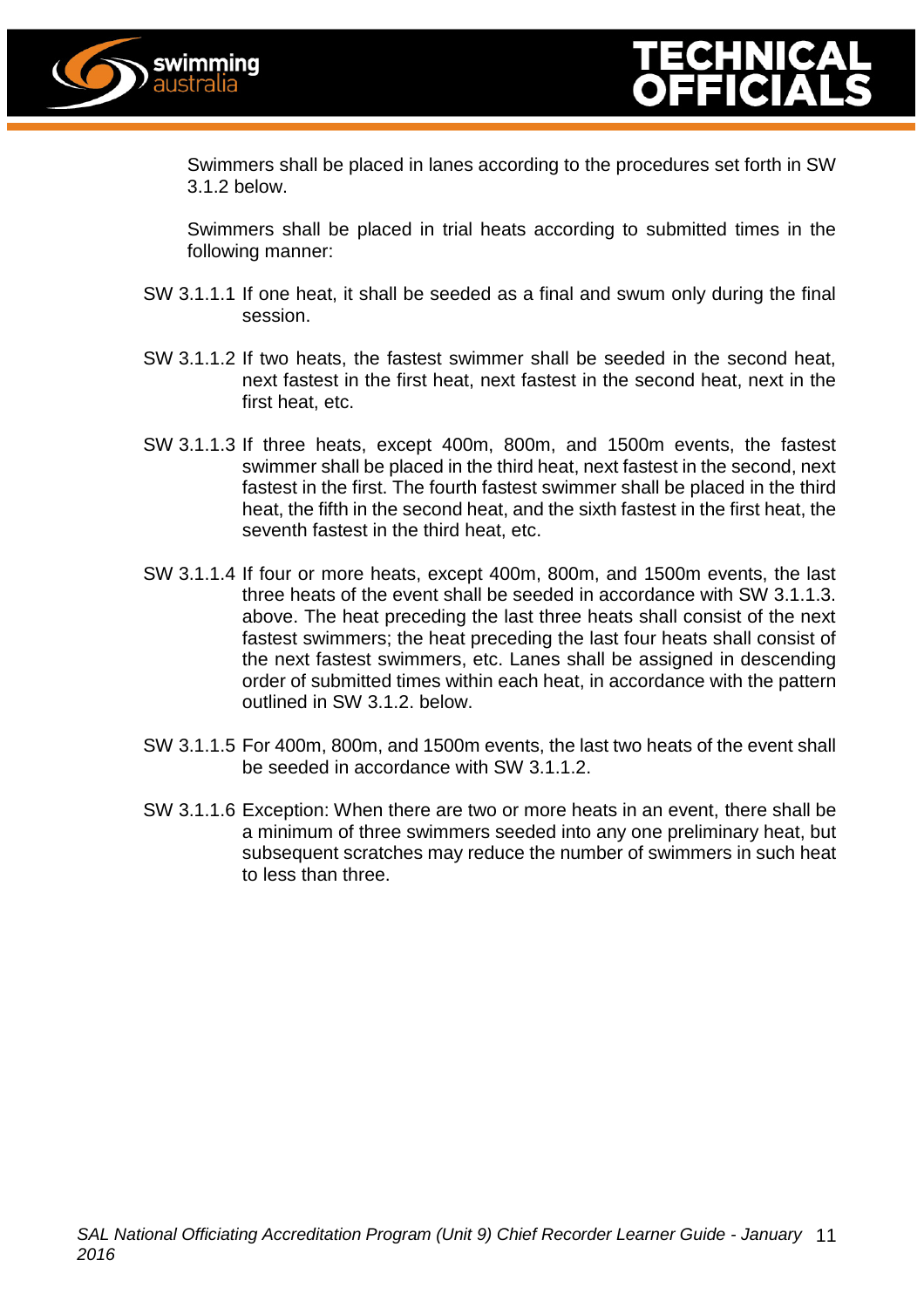





## **ACTIVITY 9.3**

**Assign the following swimmers to preliminary heats in a 50m event that has FINALS.**

| 1. | 00.30.05     | 10.00.33.60 W/D | 19.00.36.02  | 28.00.38.83  |
|----|--------------|-----------------|--------------|--------------|
| 2. | 00.32.24     | 11, 00.33.91    | 20, 00.36.37 | 29, 00.39.60 |
| 3. | 00.32.29     | 12, 00.39.90    | 21, 00.36.40 | 30.00.39.78  |
| 4. | 00.32.59 W/D | 13.00.34.02     | 22, 00.36.50 | 31.00.40.00  |
| 5. | 00.32.70     | 14.00.34.37 W/D | 23, 00.36.60 | 32.00.40.20  |
| 6. | 00.32.70     | 15, 00.35.42    | 24, 00.37.21 | 33.00.47.50  |
| 7. | 00.33.00 W/D | 16, 00.35.37    | 25, 00.37.78 |              |
| 8. | 00.33.10     | 17, 00.35.80    | 26, 00.37.90 |              |
| 9. | 00.33.26     | 18.00.35.93     | 27, 00.38.83 |              |

*W/D – Swimmers Withdrawn*

|               | <b>Lane 1</b> | Lane 2 | Lane 3 | $ $ Lane 4 | $\vert$ Lane 5 | <b>Lane 6</b> |
|---------------|---------------|--------|--------|------------|----------------|---------------|
| <b>Heat 1</b> |               |        |        |            |                |               |
| <b>Heat 2</b> |               |        |        |            |                |               |
| Heat 3        |               |        |        |            |                |               |
| <b>Heat 4</b> |               |        |        |            |                |               |
| Heat 5        |               |        |        |            |                |               |

*Insert swimmers' numbers into the table according to Heat and Lane allocations.*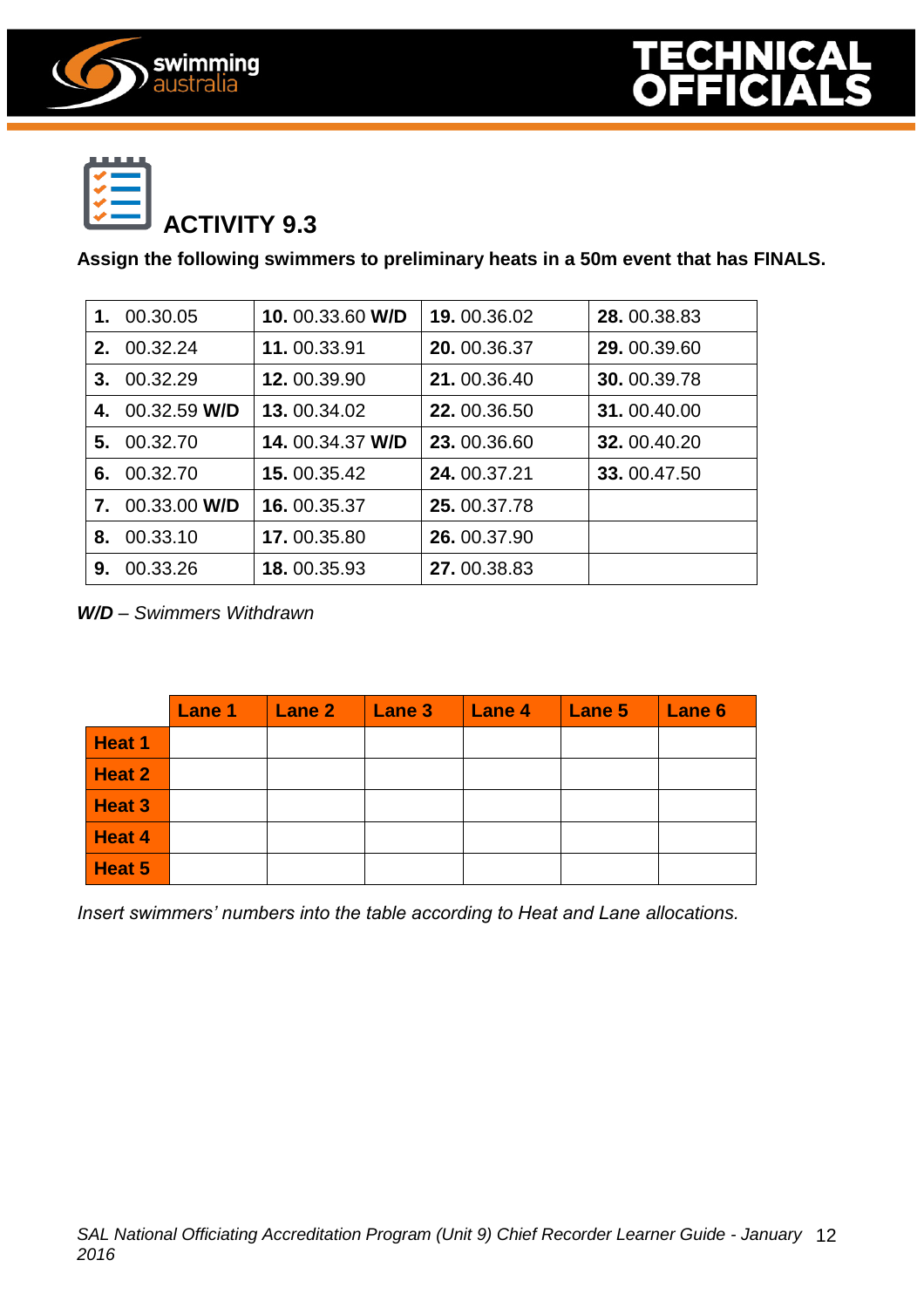





**What action should be taken if two or more swimmers from the heats of an event, in an 8 lane pool, have equal times (to 1/100th of a second) for eighth place in the final?**



**What action should be taken if two or more swimmers from the heats of an event, in an 8 lane pool, have equal times (to 1/100th of a second) for eighth place in a semi-final?**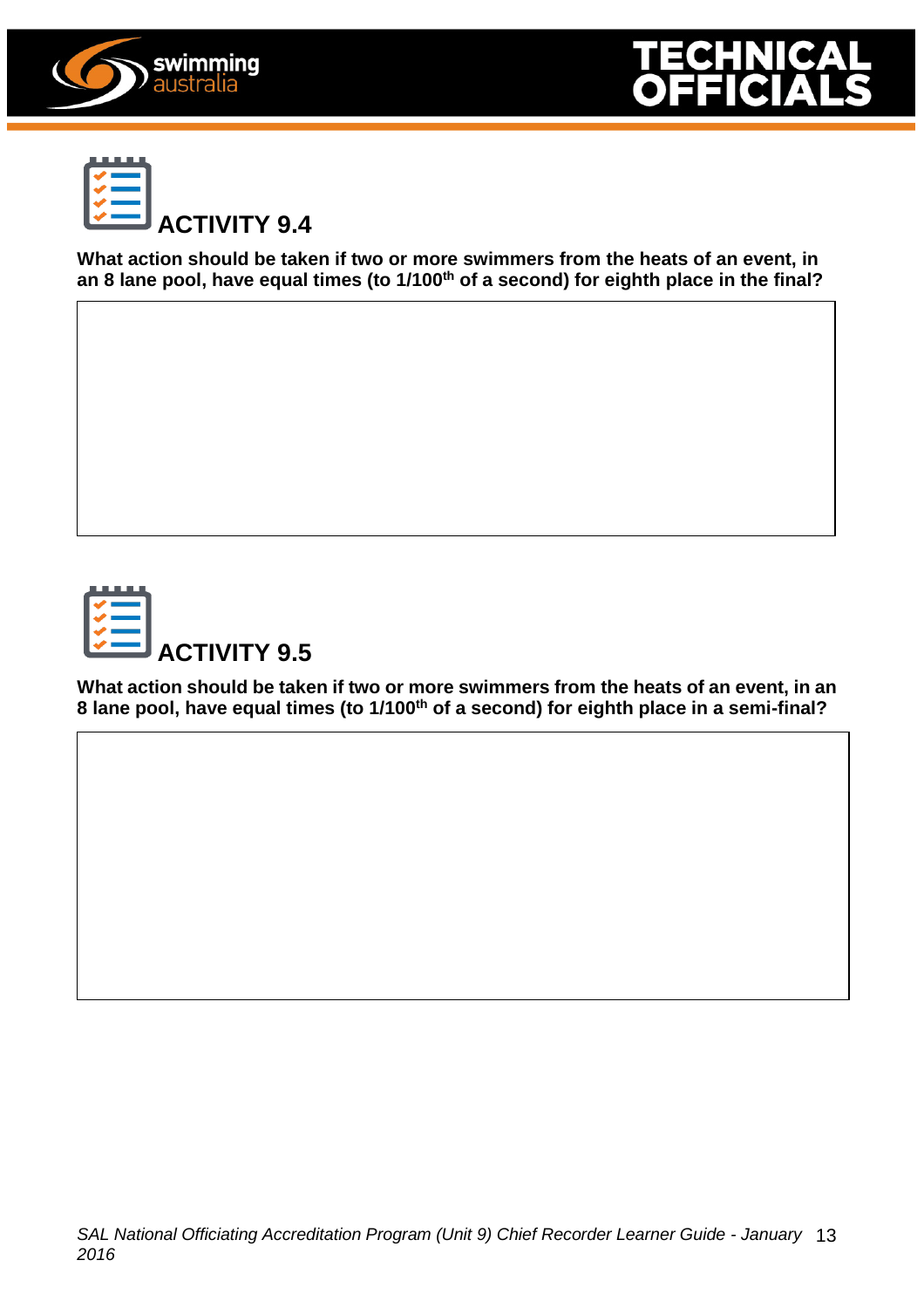





**From the following information obtained from preliminary heats, assign the swimmers to Semi-Final 1 & 2 of the event, and identify two reserves.**

|           | <b>OFFICIAL TIMES</b>   |             |               |             |  |  |  |
|-----------|-------------------------|-------------|---------------|-------------|--|--|--|
|           | <b>Heat 1</b>           | Heat 2      | <b>Heat 3</b> | Heat 4      |  |  |  |
|           | Swimmer 1   1. 02.35.30 | 1. 02.39.90 | 1. 02.33.30   | 1. 02.33.80 |  |  |  |
|           | Swimmer 2   2, 02.35.60 | 2. 02.33.70 | 2. 02.40.75   | 2. 02.28.40 |  |  |  |
| Swimmer 3 | 3. 02.40.10             | 3. 02.24.70 | 3. 02.39.56   | 3. 02.31.60 |  |  |  |
| Swimmer 4 | 4. 02.38.88             | 4. 02.27.50 | 4. 02.25.00   | 4. 02.30.50 |  |  |  |
| Swimmer 5 | 5. 02.35.30             | 5. 02.31.70 | 5. 02.29.30   | 5. 02.24.60 |  |  |  |
| Swimmer 6 | 6. 02.41.50             | 6. 02.38.85 | 6. 02.40.60   | 6. 02.34.00 |  |  |  |

|                     |  |  | Lane 1   Lane 2   Lane 3   Lane 4   Lane 5   Lane 6 |  |
|---------------------|--|--|-----------------------------------------------------|--|
| <b>Semi-Final 1</b> |  |  |                                                     |  |
| <b>Semi-Final 2</b> |  |  |                                                     |  |
| <b>Reserve 1</b>    |  |  |                                                     |  |
| <b>Reserve 2</b>    |  |  |                                                     |  |

*Insert swimmers' numbers into the table according to Semi-Final and Lane allocations. Reserve swimmers are to be entered into the reserve boxes according to order.*



**What actions would you take if withdrawals result in a reduction in the numbers of heats?**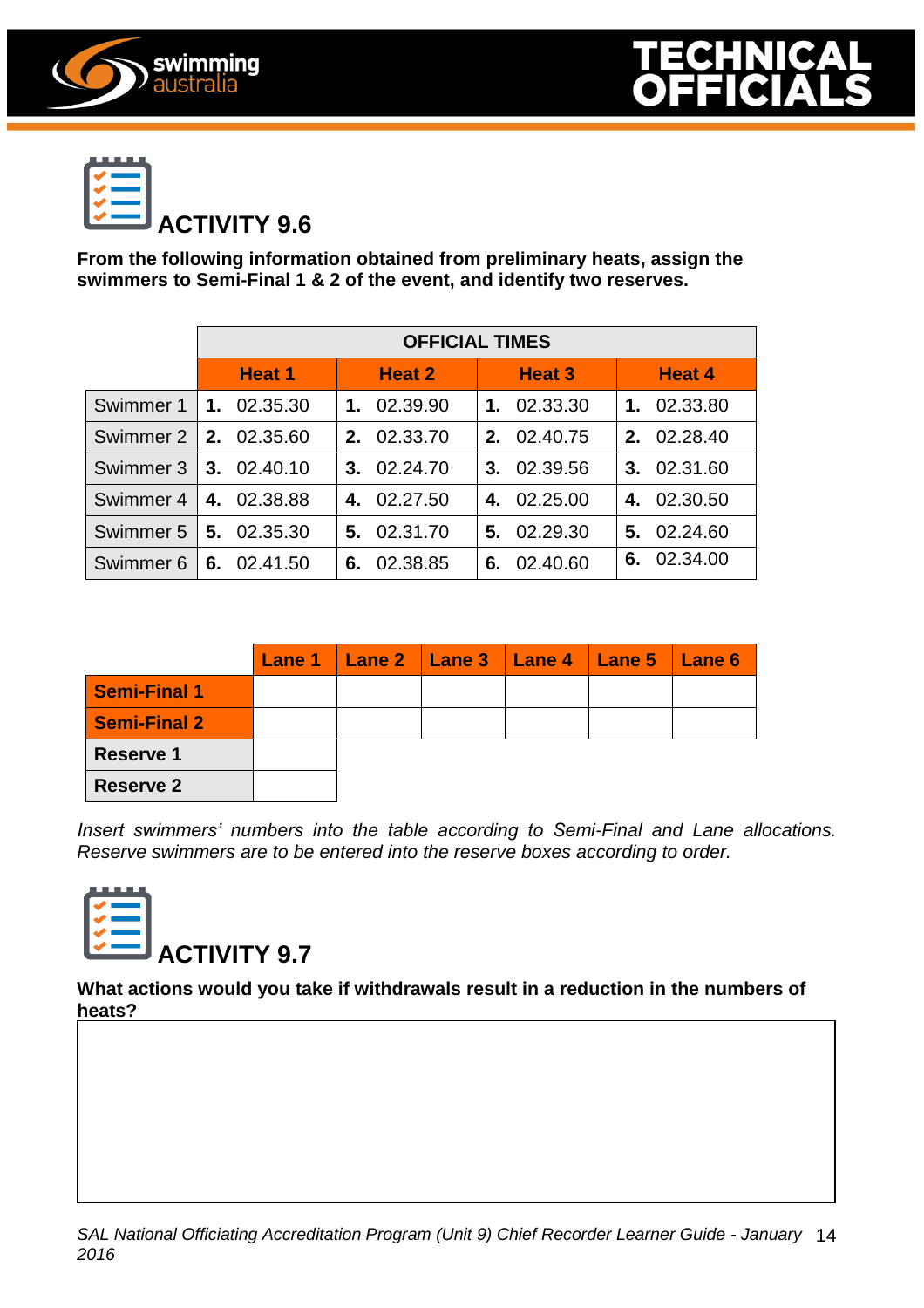





**If a result is queried by a swimmer, coach, parent, etc, what action should the Chief Recorder take?**



**What action is taken if two swimmers in a final or timed final record the same time to 1/100th of a second?**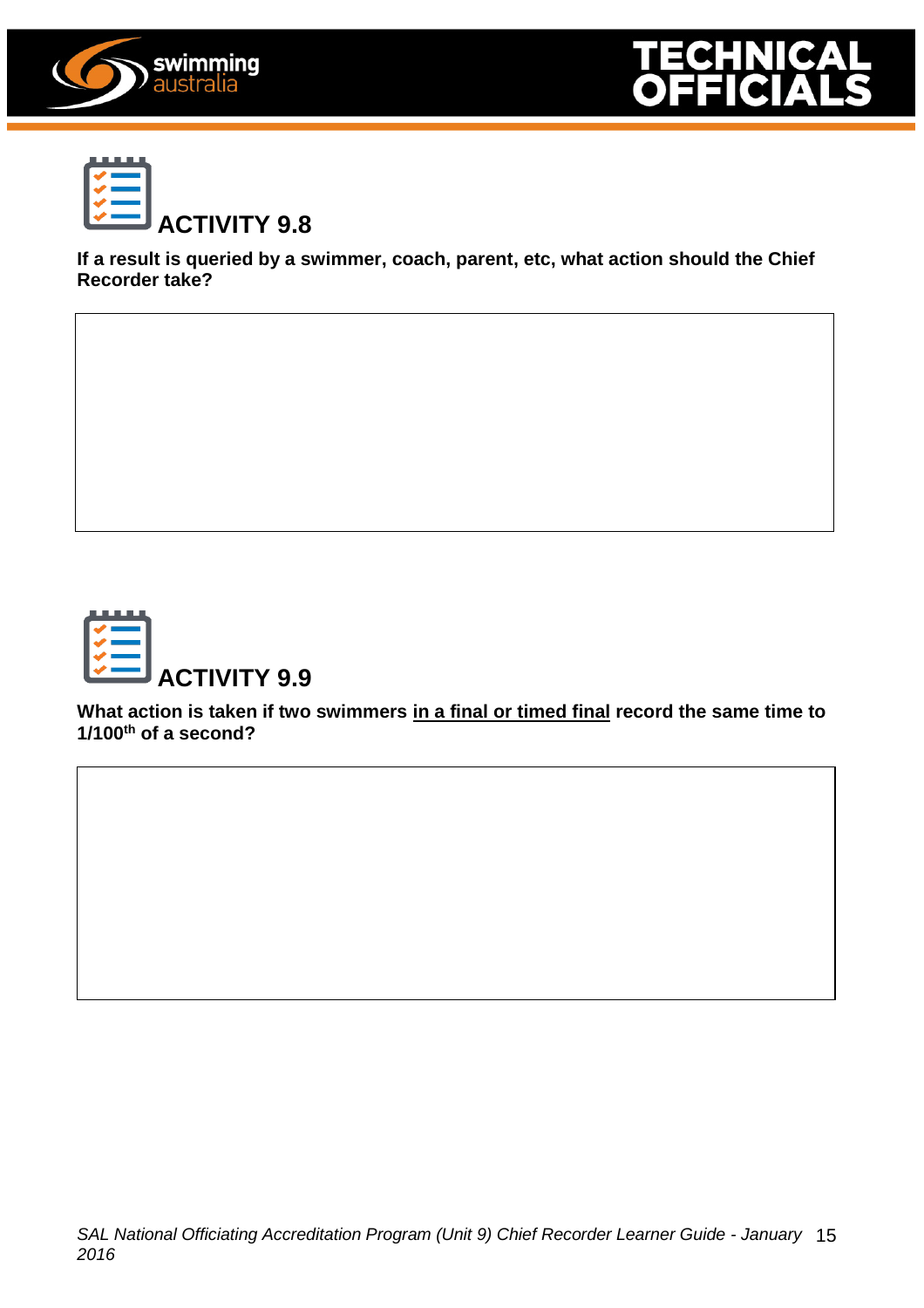





### **ASSESSMENT**

**You are required to be assessed performing the duties of Chief Recorder in a full session of a Swim Meet. This will give you the opportunity to provide evidence of your competence in a swimming specific environment.**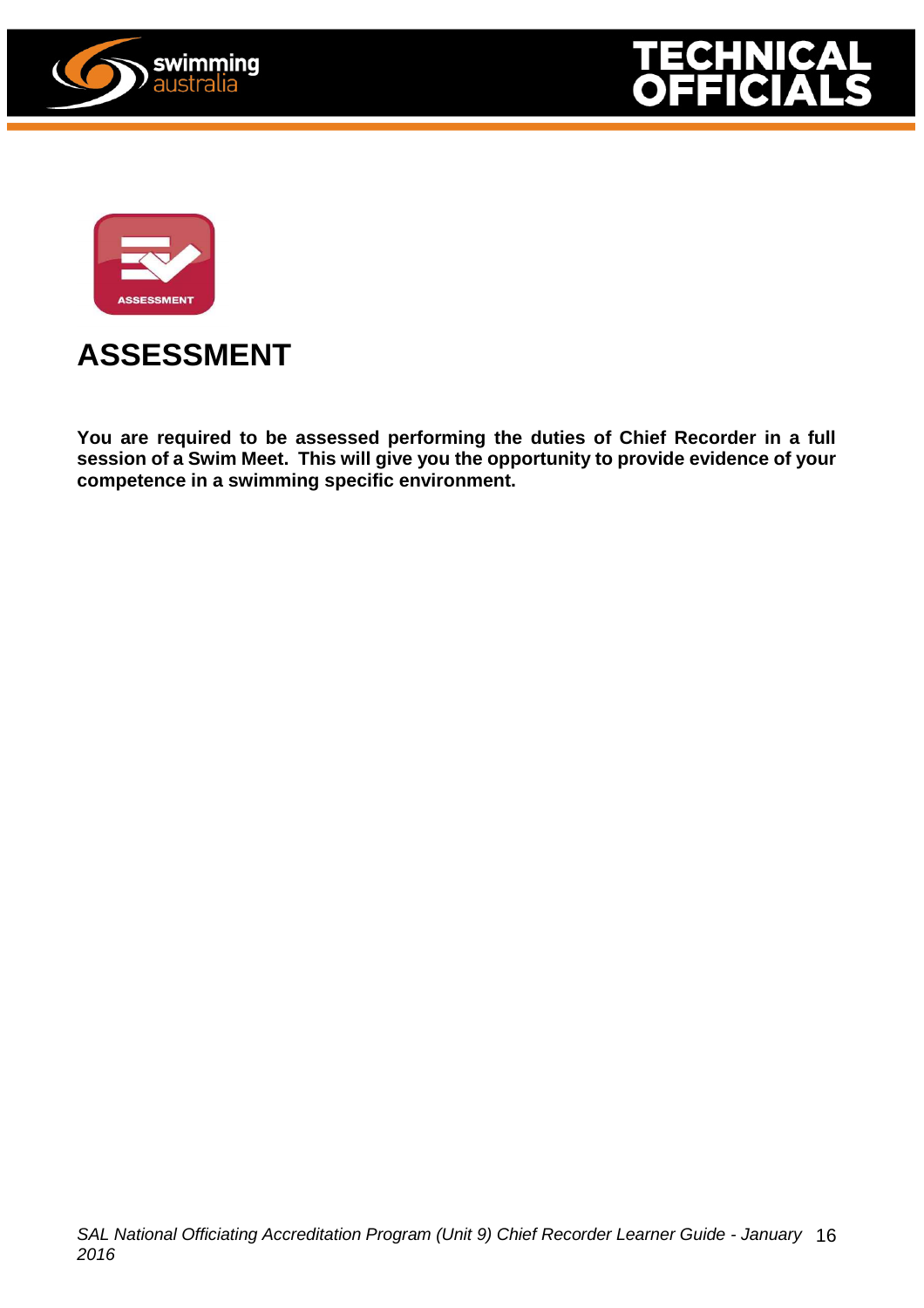

### **ASSESSMENT TOOL – UNIT 9 CHIEF RECORDER**

|    | <b>Element / Performance Criteria</b>                                                                                                                                  |            | <b>Displayed</b><br><b>Competency</b> | <b>Comments</b>                                       |
|----|------------------------------------------------------------------------------------------------------------------------------------------------------------------------|------------|---------------------------------------|-------------------------------------------------------|
|    | <b>CHIEF RECORDER</b>                                                                                                                                                  | <b>YES</b> | <b>NO</b>                             | Must be completed if Competency has<br>been marked NO |
| 1. | Preparation                                                                                                                                                            |            |                                       |                                                       |
|    | 1.1. Arrived at venue at least 60 minutes prior to start of the Meet.                                                                                                  |            |                                       |                                                       |
|    | 1.2. Reported to the Referee to receive any instructions.                                                                                                              |            |                                       |                                                       |
|    | 1.3. Ensured that all equipment required for the task is available,<br>appropriate, tested and working correctly and advised the Referee<br>of any issues.             |            |                                       |                                                       |
|    | 1.4. Made arrangements with the Referee / Meet Director for results to<br>be posted in a place accessible to the public.                                               |            |                                       |                                                       |
|    | 1.5. Where available, ensured that Meet Mobile was set up and being<br>updated throughout the Meet.                                                                    |            |                                       |                                                       |
|    | 1.6. Worked with the Referee / Meet Director to answer any queries<br>regarding entry discrepancies.                                                                   |            |                                       |                                                       |
| 2. | Performance of Task                                                                                                                                                    |            |                                       |                                                       |
|    | 2.1. Demonstrated an understanding of the rules associated with<br>seeding heats, semi finals and finals.                                                              |            |                                       |                                                       |
|    | 2.2. Controlled the withdrawals from heats and finals.                                                                                                                 |            |                                       |                                                       |
|    | 2.3. Worked with the AOE Operator to ensure that times for every race<br>were not accepted into Meet Manager until confirmed as official.                              |            |                                       |                                                       |
|    | 2.4. If backup times were required by the AOE Operator, ensured that<br>the amended times were accurately recorded in the results and<br>reported this to the Referee. |            |                                       |                                                       |
|    | 2.5. Worked quickly and efficiently to ensure that results of races were<br>not unnecessarily delayed.                                                                 |            |                                       |                                                       |
|    | 2.6. Maintained records and point scores where appropriate.                                                                                                            |            |                                       |                                                       |
|    | 2.7. If in the role of Chief Recorder, ensured that all other Recorders<br>performed tasks as required.                                                                |            |                                       |                                                       |
|    | 2.8. Produced results for the Announcer and ensured that results were<br>posted in the agreed place without delay at the completion of the<br>event.                   |            |                                       |                                                       |
|    | 2.9. Maintained an even disposition and did not get flustered or upset.                                                                                                |            |                                       |                                                       |
|    | 2.10. Focused entirely and exclusively on the task assigned without<br>engaging in any distracting activities.                                                         |            |                                       |                                                       |
| 3. | Post Meet                                                                                                                                                              |            |                                       |                                                       |
|    | 3.1. Remained after the last race until advised by the Referee that they<br>may leave.                                                                                 |            |                                       |                                                       |
| 4. | General Competencies                                                                                                                                                   |            |                                       |                                                       |
|    | 4.1. Was dressed appropriately for the task.                                                                                                                           |            |                                       |                                                       |
|    | 4.2. Was courteous to all swimmers, coaches, parents, and officials at<br>all times.                                                                                   |            |                                       |                                                       |
|    | 4.3. Possesses State-specific accreditation in relation to child protection<br>legislation                                                                             |            |                                       |                                                       |